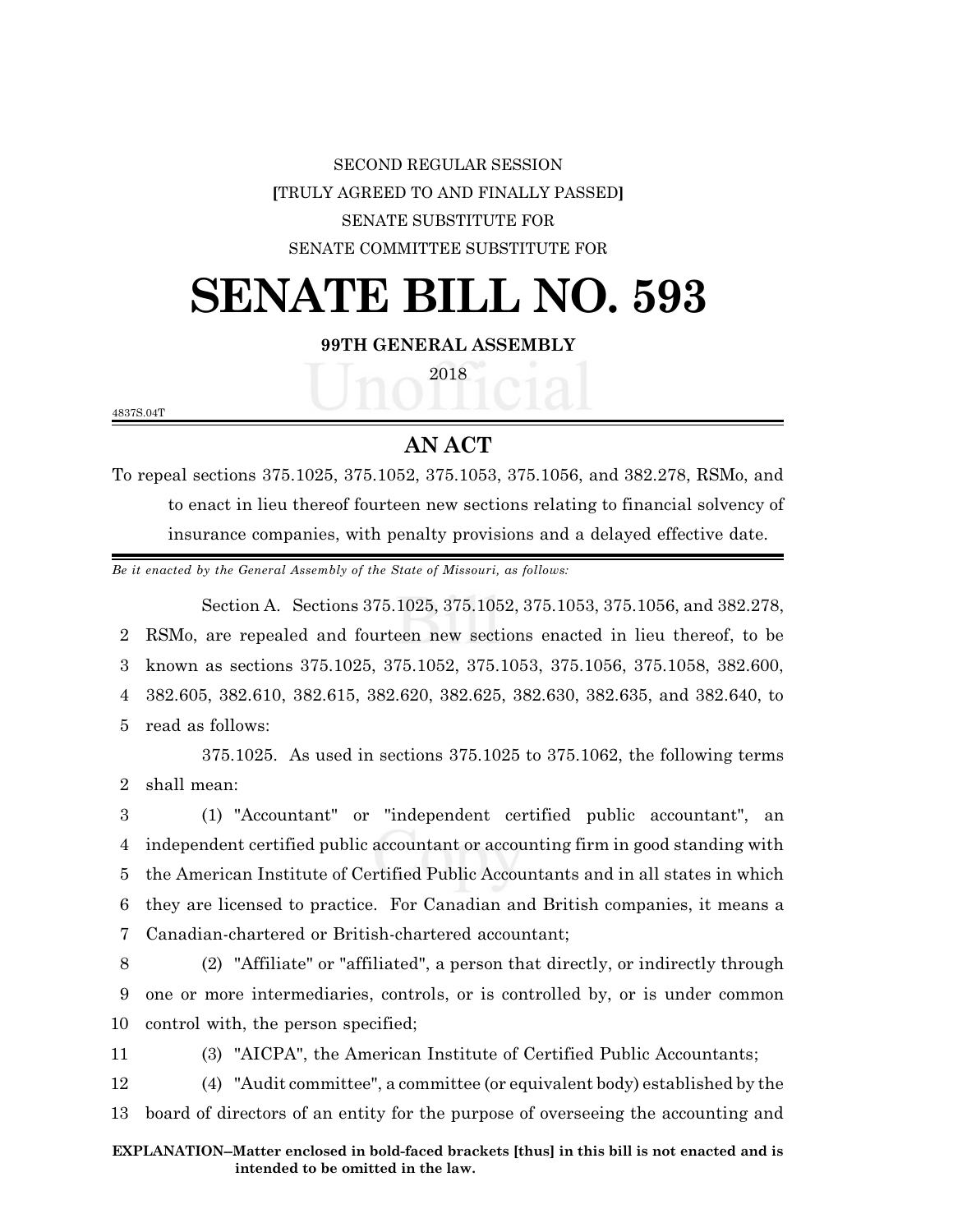financial reporting processes of an insurer or group of insurers, **the internal audit function of any insurer or group of insurers, if applicable,** and **external** audits of financial statements of the insurer or group of insurers. The audit committee of any entity that controls a group of insurers may be deemed to be the audit committee for one or more of such controlled insurers solely for the purposes of sections 375.1025 to 375.1062 at the election of the controlling person. Such election shall be exercised under subsection **[**5**] 7** of section 375.1053. If an audit committee is not designated by the insurer, the insurer's entire board of directors shall constitute the audit committee;

 (5) "Audited financial report", includes those items specified in section 375.1032;

 (6) "Department", the department of insurance, financial institutions and professional registration;

 (7) "Director", the director of the department of insurance, financial institutions and professional registration;

 (8) "Group of insurers", those licensed insurers included in the reporting requirements of sections 382.010 to 382.300, or a set of insurers as identified by management, for the purpose of assessing the effectiveness of internal control over financial reporting;

 (9) "Indemnification", an agreement of indemnity or a release from liability where the intent or effect is to shift or limit in any manner the potential liability of the person or firm for failure to adhere to applicable auditing or professional standards, whether or not resulting in part from knowing of other misrepresentations made by the insurer or its representatives;

 (10) "Independent board member", the same meaning as described in subsection **[**3**] 5** of section 375.1053;

 (11) "Insurer", an insurer certified to do business in this state pursuant to section 375.161 or 375.831, and to companies authorized to transact business in this state pursuant to chapters 354, 376, 377, 378, 379 and 381;

 (12) **"Internal audit function", a person or persons that provide independent, objective, and reasonable assurance regarding an insurer's governance, risk management, and internal controls, designed to add value and improve an organization's operations and accomplish its objectives by bringing a systematic, disciplined approach to evaluate and improve the effectiveness of risk management control and governance processes;**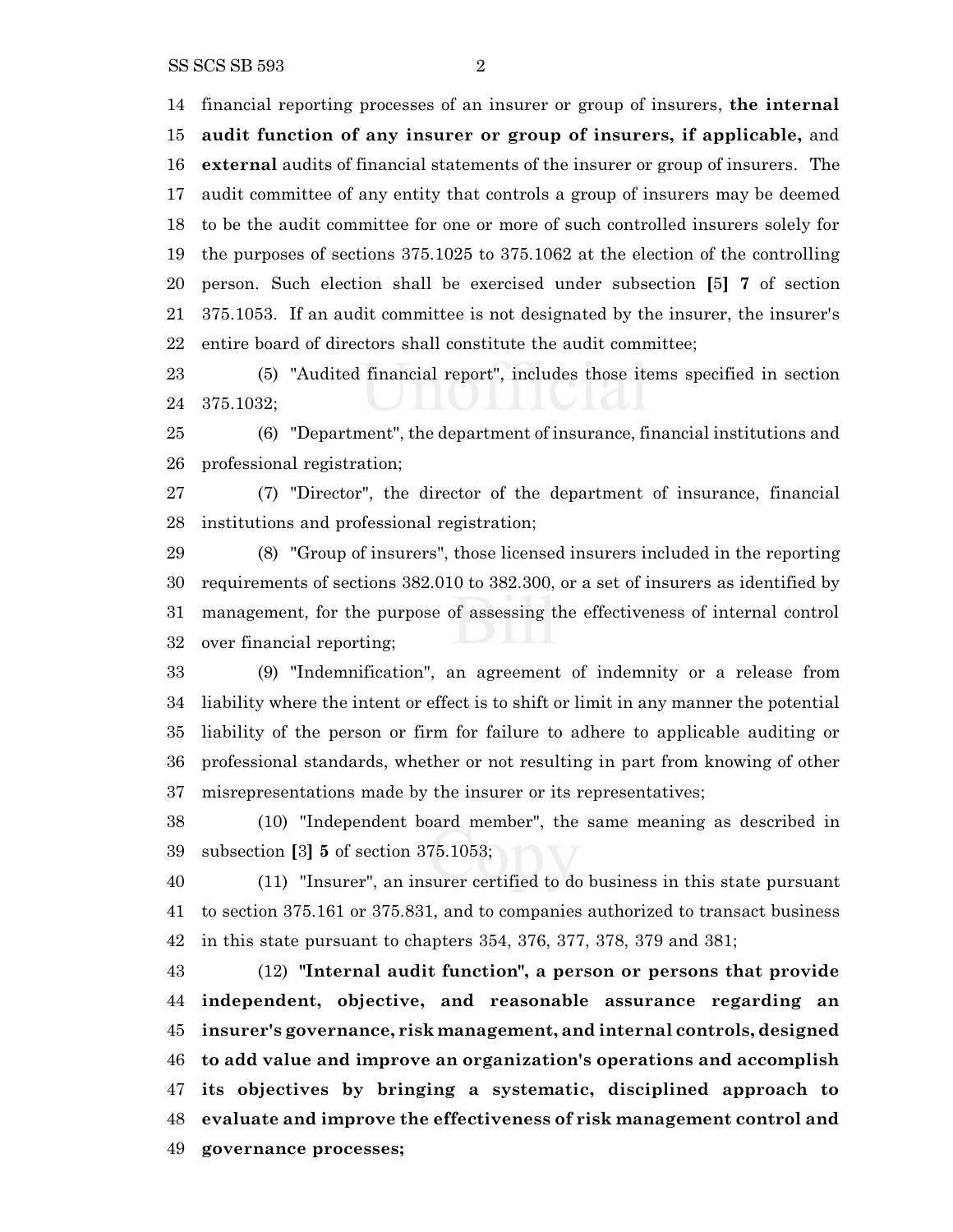**(13)** "Internal control over financial reporting", a process effected by an entity's board of directors, management and other personnel designed to provide reasonable assurance regarding the reliability of the financial statements, i.e., those items specified in **[**subsections 2 to 7**] subdivisions (2) to (6) of subsection 2 and subsection 3** of section 375.1032 and includes those policies and procedures that:

 (a) Pertain to the maintenance of records that, in reasonable detail, accurately and fairly reflect the transactions and dispositions of assets;

 (b) Provide reasonable assurance that transactions are recorded as necessary to permit preparation of financial statements, i.e., those items specified in **[**subsections 2 to 7**] subdivisions (2) to (6) of subsection 2 and subsection 3** of section 375.1032, and that receipts and expenditures are being made only in accordance with authorizations of management and directors; and

 (c) Provide reasonable assurance regarding prevention or timely detection of unauthorized acquisition, use or disposition of assets that could have a material effect on the financial statements, i.e., those items specified in **[**subsections 2 to 7**] subdivisions (2) to (6) of subsection 2 and subsection 3** of section 375.1032;

 **[**(13)**] (14)** "NAIC",the National Association of Insurance Commissioners; **[**(14)**] (15)** "SEC", the United States Securities and Exchange Commission;

 **[**(15)**] (16)** "Section 404", Section 404 of the Sarbanes-Oxley Act of 2002, as amended, and the SEC's rules and regulations promulgated thereunder;

 **[**(16)**] (17)** "Section 404 report", management's report on internal control over financial reporting, as defined by the SEC and the related attestation report of the independent certified public accountant as described in subsection 1 of section 375.1030;

 **[**(17)**] (18)** "SOX compliant entity", an entity that either is required to be or voluntarily is compliant with all of the following provisions of the Sarbanes-Oxley Act of 2002, as amended:

 (a) The preapproval requirements of Section 201 (Section 10A(i) of the federal Securities Exchange Act of 1934);

 (b) The audit committee independence requirements of Section 301 (Section 10A(m)(3) of the federal Securities Exchange Act of 1934); and

 (c) The internal control over financial reporting requirements of Section 404.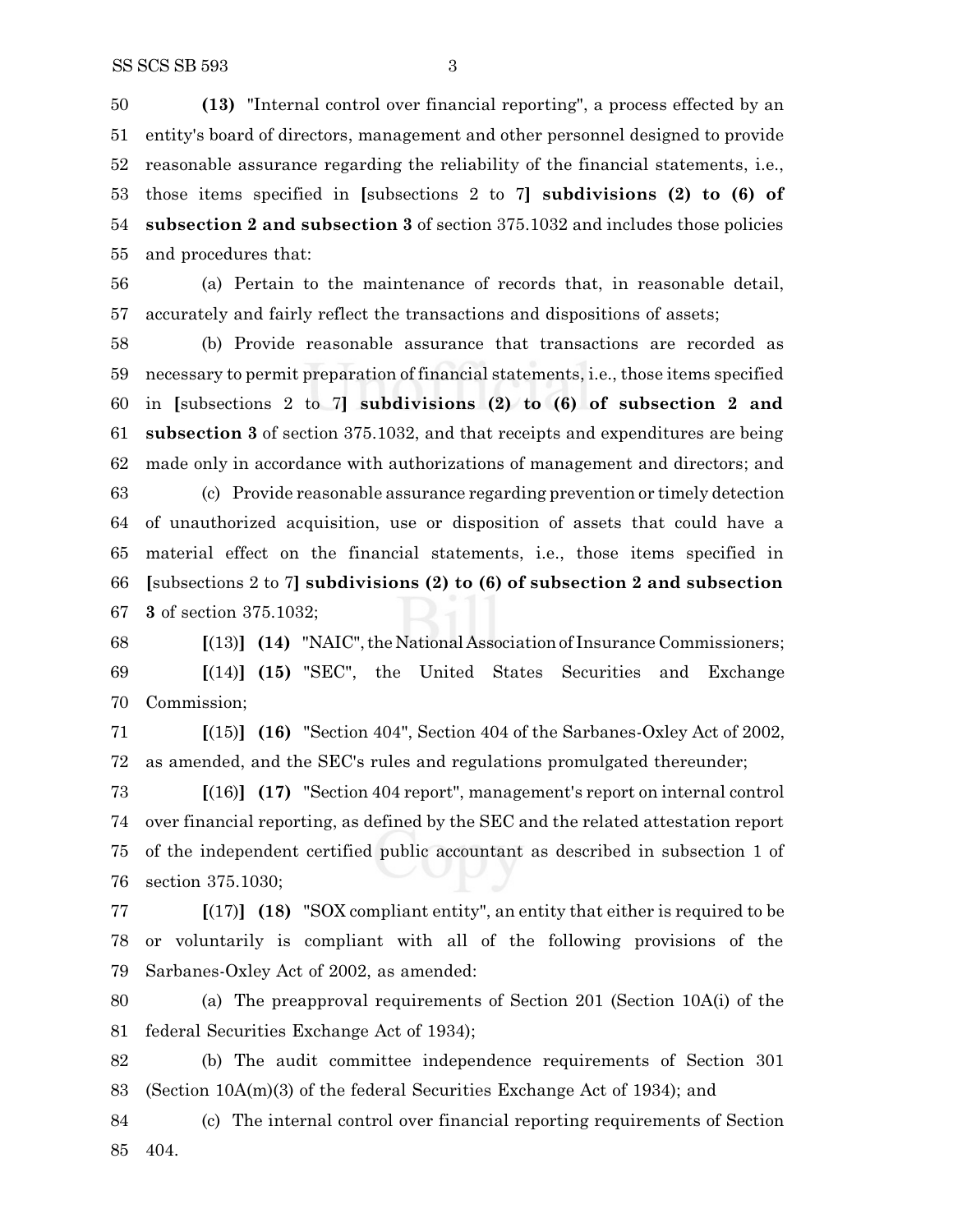375.1052. 1. Upon written application of any insurer, the director may grant a temporary exemption from compliance with sections 375.1025 to 375.1062 if the director finds, upon review of the application, that compliance with sections 375.1025 to 375.1062 would constitute a financial or organizational hardship upon the insurer. An exemption may be granted at any time and from time to time for a specified period or periods. Within ten days from a denial of an insurer's written request for an exemption from sections 375.1025 to 375.1062, such insurer may request in writing a hearing on its application for an exemption. Such hearing shall be held in accordance with the provisions of chapter 536 pertaining to administrative hearing procedures and shall be a public meeting as provided by subdivision (3) of section 610.010.

2. Domestic insurers:

 (1) Retaining a certified public accountant on August 28, 2009, who qualifies as independent shall comply with sections 375.1025 to 375.1062 for the year ending December 31, 2009, and each year thereafter unless the director permits otherwise;

 (2) Not retaining a certified public accountant on **[**the effective date of this regulation**] August 28, 2009,** who qualifies as independent shall meet the following schedule for compliance with sections 375.1025 to 375.1062 unless the director permits otherwise:

 (a) As of December 31, 2009, file with the director an audited financial report;

 (b) For the year ending December 31, 2010, and each year thereafter, such insurers shall file with the director all reports and communications required by sections 375.1025 to 375.1062.

 3. Foreign insurers shall comply with sections 375.1025 to 375.1062 for the year ending December 31, 1992, and each year thereafter, unless the director permits otherwise.

 4. The requirements of subsection 3 of section 375.1037 shall be in effect for audits of the year beginning January 1, 2010, and thereafter.

 5. The requirements of section 375.1053 are to be in effect January 1, 2010. An insurer or group of insurers that is not required to have independent audit committee members or only a majority but not a supermajority of independent audit committee members, because the total written and assumed premium is below the threshold and subsequently becomes subject to one of the independence requirements due to changes in premium shall have one year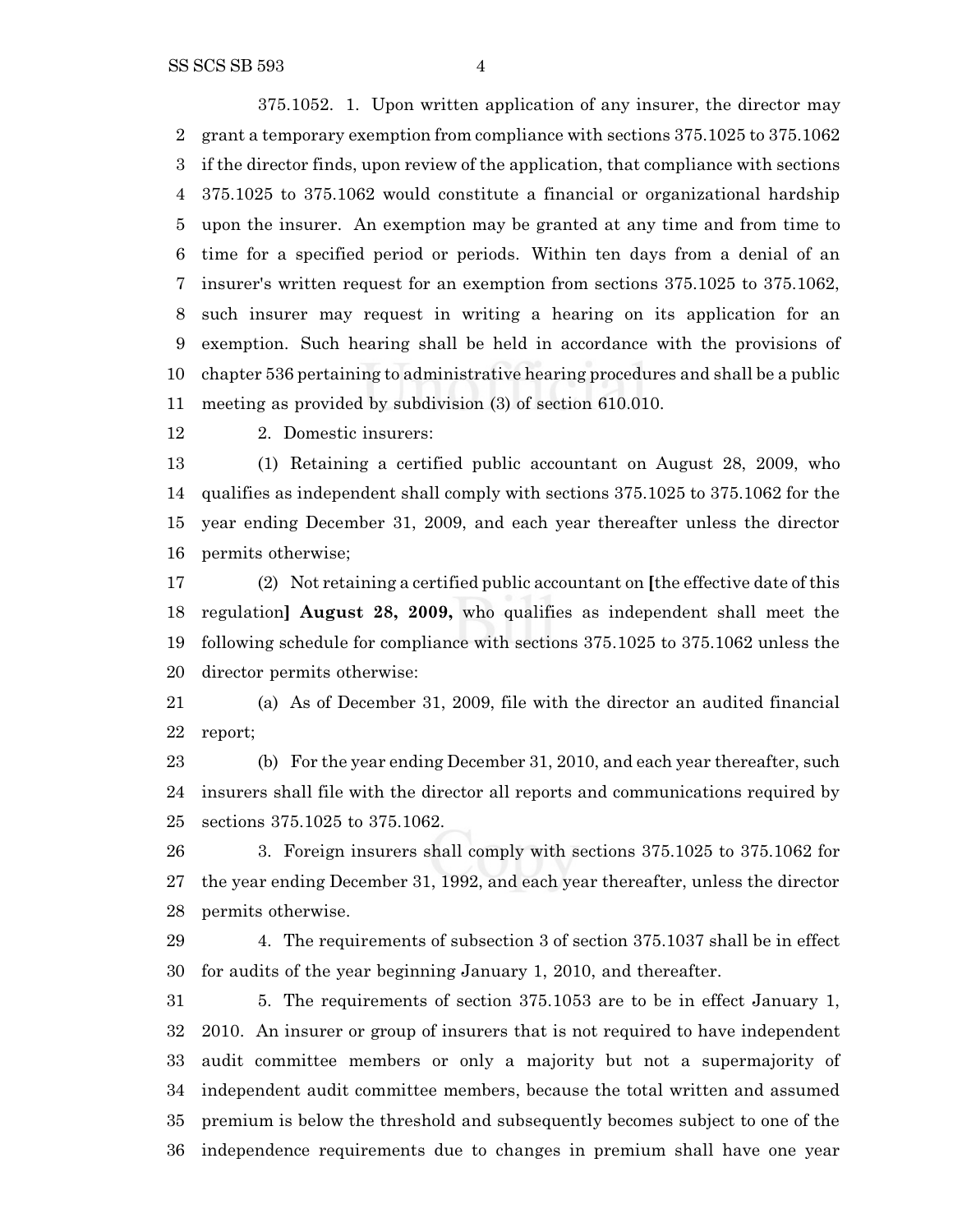following the year the threshold is exceeded, but not earlier than January 1, 2010, to comply with the independence requirements. Likewise, an insurer that becomes subject to one of the independence requirements as a result of a business combination shall have one calendar year following the date of acquisition or combination to comply with the independence requirements.

 6. The requirements of sections 375.1038, 375.1054, and 375.1056 are effective beginning with the reporting period ending December 31, 2010, and each year thereafter. An insurer or group of insurers that is not required to file a report because the total written premium is below the threshold and subsequently becomes subject to the reporting requirements shall have two years following the year the threshold is exceeded to file a report. Likewise, an insurer acquired in a business combination shall have two calendar years following the date of acquisition or combination to comply with the reporting requirements.

 **7. The requirements of section 375.1058 are effective beginning January 1, 2019. If an insurer or group of insurers that is exempt from section 375.1058 requirements subsequently no longer qualifies for that exemption, such insurer or group of insurers shall have one year after the year the threshold is exceeded to comply with the requirements of section 375.1058.**

375.1053. 1. This section shall not apply to foreign or alien insurers licensed in this state or an insurer that is a SOX compliant entity or a direct or indirect wholly owned subsidiary of a SOX compliant entity.

 2. The audit committee shall be directly responsible for the appointment, compensation, and oversight of the work of any accountant, including resolution of disagreements between management and the accountant regarding financial reporting, for the purpose of preparing or issuing the audited financial report or related work under sections 375.1025 to 375.1062. Each accountant shall report directly to the audit committee.

 3. **The audit committee of an insurer or group of insurers shall be responsible for overseeing the insurer's internal audit function and granting the person or persons performing the internal audit function suitable authority and resources to fulfill their responsibilities if required by section 375.1058.**

 **4.** Each member of the audit committee shall be a member of the board of directors of the insurer or a member of the board of directors of an entity elected under subsection **[**6**] 7** of this section and subdivision **[**(6)**] (4)** of section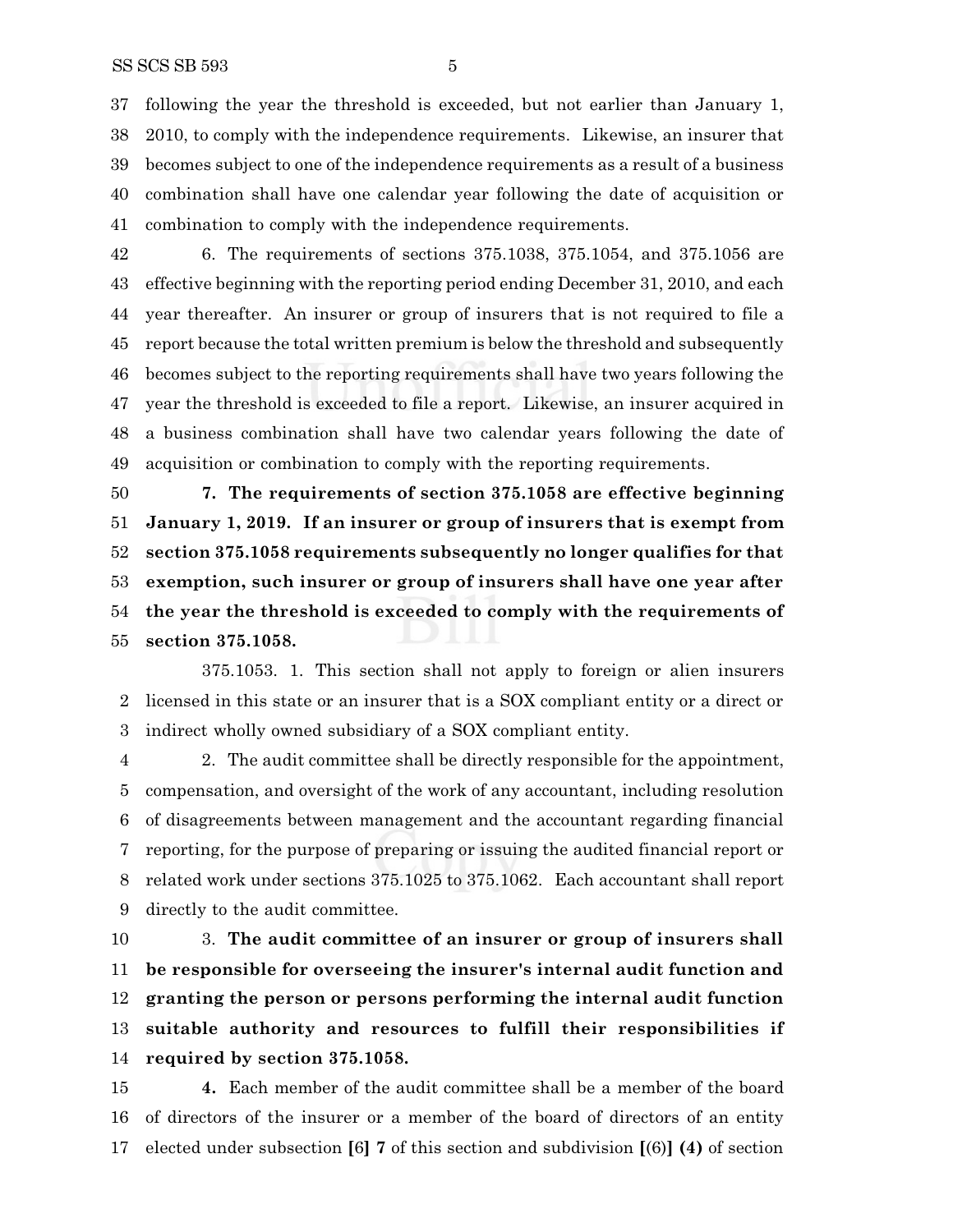375.1025.

 **[**4.**] 5.** In order to be considered independent for purposes of this section, a member of the audit committee shall not, other than in his or her capacity as a member of the audit committee, the board of directors, or any other board committee, accept any consulting, advisory, or other compensatory fee from the entity or be an affiliated person of the entity or any subsidiary thereof. However, if law requires board participation by otherwise nonindependent members, such law shall prevail and such members may participate in the audit committee and be designated as independent for audit committee purposes, unless they are an officer or employee of the insurer or one of its affiliates.

 **[**5.**] 6.** If a member of the audit committee ceases to be independent for reasons outside the member's reasonable control, that person, with notice by the responsible entity to the state, may remain an audit committee member of the responsible entity until the earlier of the next annual meeting of the responsible entity or one year from the occurrence of the event that caused the member to be no longer independent.

 **[**6.**] 7.** To exercise the election of the controlling person to designate the audit committee for purposes of sections 375.1025 to 375.1062, the ultimate controlling person shall provide written notice to the chief state insurance regulatory officials of the affected insurers. Notification shall be made timely prior to the issuance of the statutory audit report and include a description of the basis for the election. The election can be changed through notice to the director by the insurer, which shall include a description of the basis for the change. The election shall remain in effect for perpetuity, until rescinded.

 **[**7.**] 8.** (1) The audit committee shall require the accountant that performs for an insurer any audit required by sections 375.1025 to 375.1062 to timely report to the audit committee in accordance with the requirements of the auditing profession, including:

(a) All significant accounting policies and material permitted practices;

 (b) All material alternative treatments of financial information within statutory accounting principles that have been discussed with management officials of the insurer, ramifications of the use of the alternative disclosures and treatments, and the treatment preferred by the accountant; and

 (c) Other material written communications between the accountant and the management of the insurer, such as any management letter or schedule of unadjusted differences.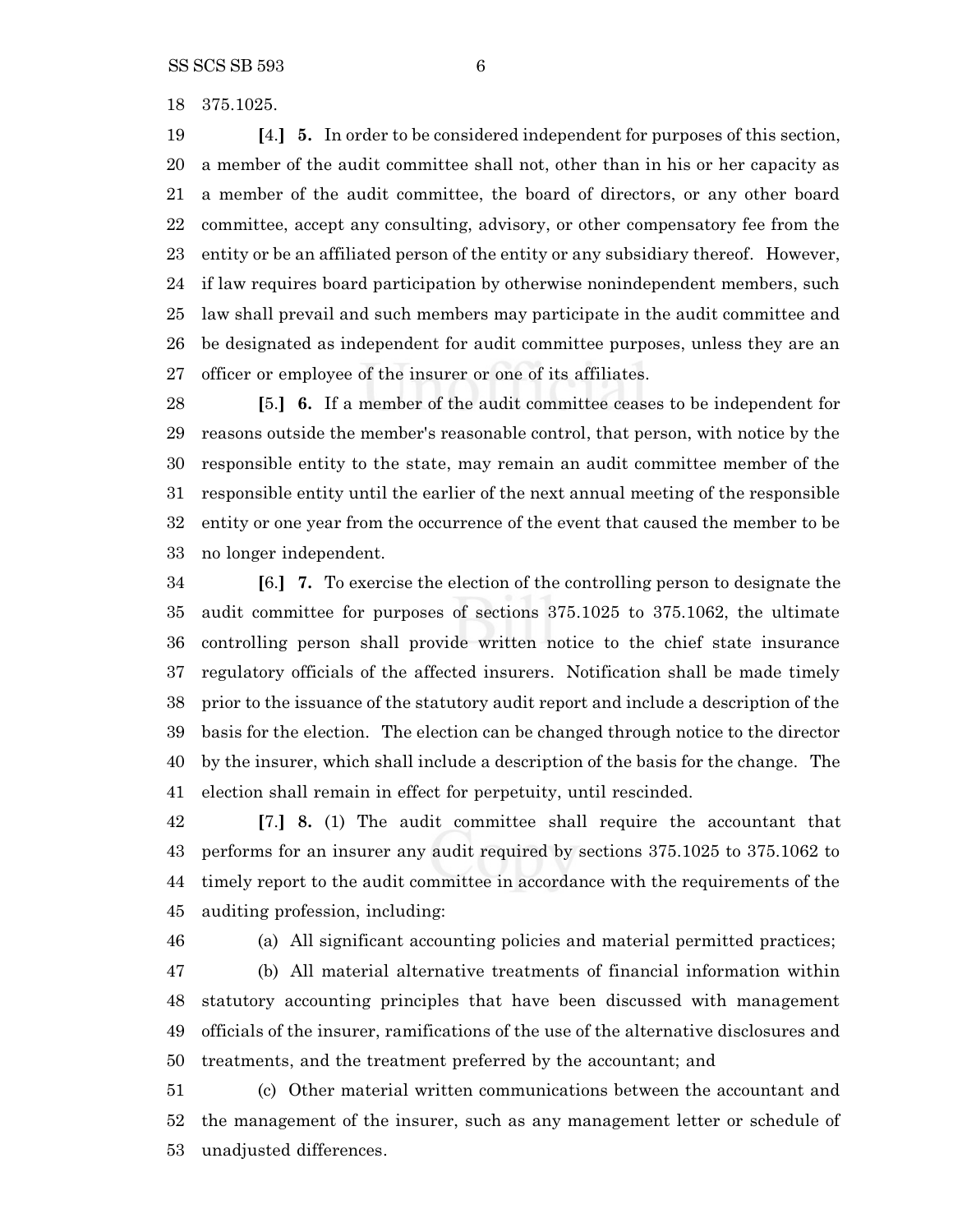(2) If an insurer is a member of an insurance holding company system, the reports required by subdivision (1) of this subsection may be provided to the audit committee on an aggregate basis for insurers in the holding company system; provided that any substantial differences among insurers in the system are identified to the audit committee.

 **[**8.**] 9.** The proportion of independent audit committee members shall meet or exceed the following criteria:

 (1) If the insurer wrote direct and assumed premiums of zero to three hundred million dollars during the prior calendar year, no minimum requirements are required regarding the number or proportion of audit committee members who shall be independent;

 (2) If the insurer wrote direct and assumed premiums of three hundred million to five hundred million dollars during the prior calendar year, at least a majority of the members of the audit committee shall be independent; and

 (3) If the insurer wrote direct and assumed premiums of five hundred million dollars or more during the prior calendar year, a supermajority of at least seventy-five percent of the members of the audit committee shall be independent.

 **[**9.**] 10.** An insurer with direct written and assumed premium, excluding premiums reinsured with the Federal Crop Insurance Corporation and Federal Flood Program, less than five hundred million dollars may make application to the director for a waiver from the requirements of this section based upon hardship. The insurer shall file, with its annual statement filing, the approval for relief from this section with the states that it is licensed in or doing business in and the NAIC. If the nondomestic state accepts electronic filing with the NAIC, the insurer shall file the approval in an electronic format acceptable to the NAIC.

375.1056. 1. Every insurer required to file an audited financial report under sections 375.1025 to 375.1062 that has annual direct written and assumed premiums, excluding premiums reinsured with the Federal Crop Insurance Corporation and Federal Flood Program, of five hundred million dollars or more shall prepare a report of the insurer's or group of insurers' internal control over financial reporting, as such terms are defined in section 375.1025. The report shall be filed with the director along with the communication of internal control-related matters noted in an audit described under section 375.1047. Management's report of internal control over financial reporting shall be as of December thirty-first immediately preceding.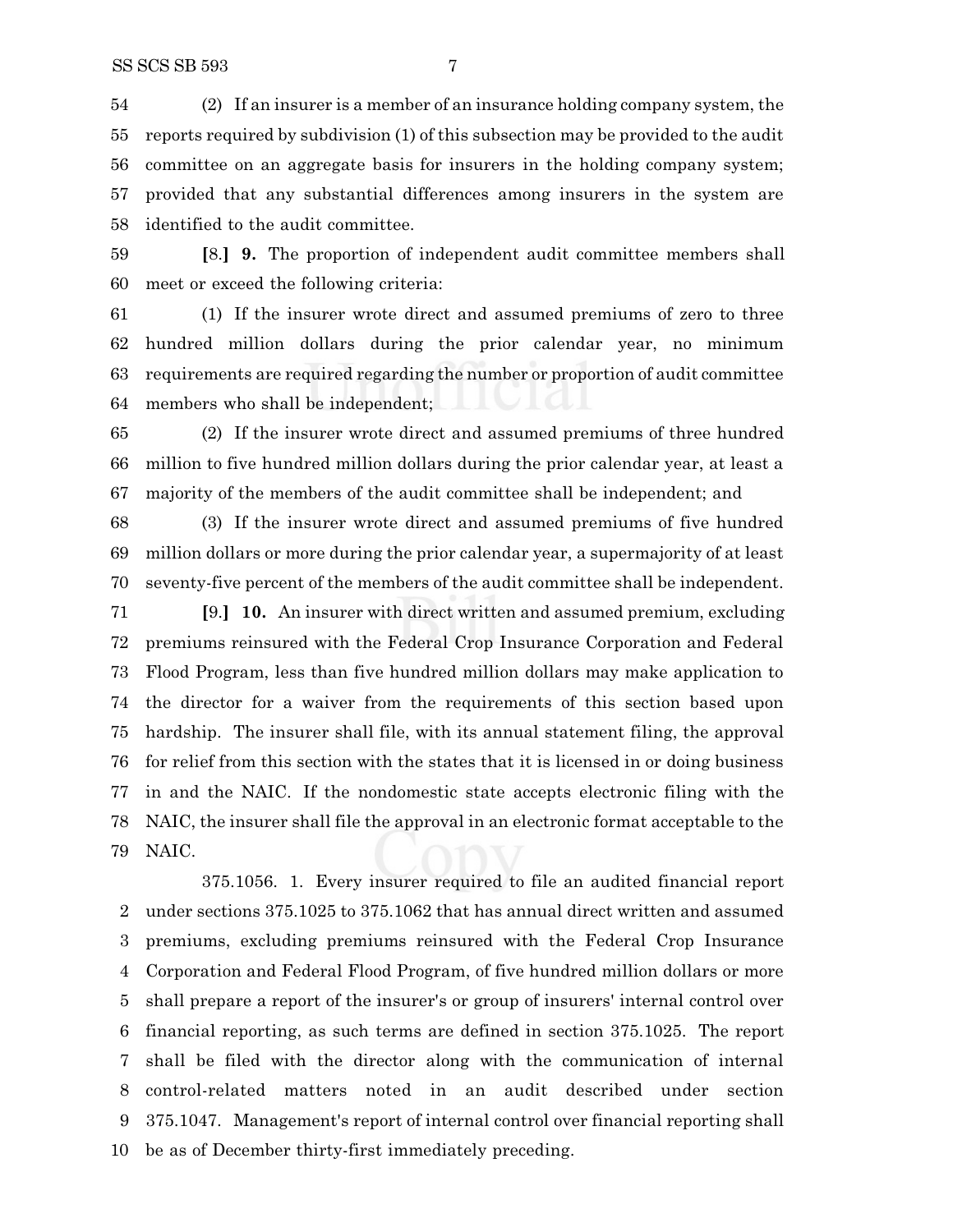SS SCS SB 593 8

 2. Notwithstanding the premium threshold in subsection 1 of this section, the director may require an insurer to file management's report of internal control over financial reporting if the insurer is in any RBC level event, or meets any one or more of the standards of an insurer deemed to be in hazardous financial condition as defined in **[**rules adopted by the director**] section 375.539**.

3. An insurer or a group of insurers that is:

(1) Directly subject to Section 404;

 (2) Part of a holding company system whose parent is directly subject to Section 404;

 (3) Not directly subject to Section 404 but is a SOX compliant entity; or (4) A member of a holding company system whose parent is not directly

subject to Section 404 but is a SOX compliant entity**;**

 may file its or its parent's Section 404 report and an addendum in satisfaction of the requirement of this section, provided that those internal controls of the insurer or group of insurers having a material impact on the preparation of the insurer's or group of insurers' audited statutory financial statements, namely those items included in subdivisions (2) to (6) of subsection 2 **and subsection 3** of section 375.1032, were included in the scope of the Section 404 report. The addendum shall be a positive statement by management that there are no material processes with respect to the preparation of the insurer's or group of insurers' audited statutory financial statements excluded from the Section 404 report. If there are internal controls of the insurer or group of insurers that have a material impact on the preparation of the insurer's or group of insurers' audited statutory financial statements and those internal controls were not included in the scope of the Section 404 report, the insurer or group of insurers may either file a report under this section, or the Section 404 report and a report under this section for those internal controls that have a material impact on the preparation of the insurer's or group of insurers' audited statutory financial statements not covered by the Section 404 report.

 4. Management's report of internal control over financial reporting shall include:

 (1) A statement that management is responsible for establishing and maintaining adequate internal control over financial reporting;

 (2) A statement that management has established internal control over financial reporting and an assertion, to the best of management's knowledge and belief, after diligent inquiry, as to whether its internal control over financial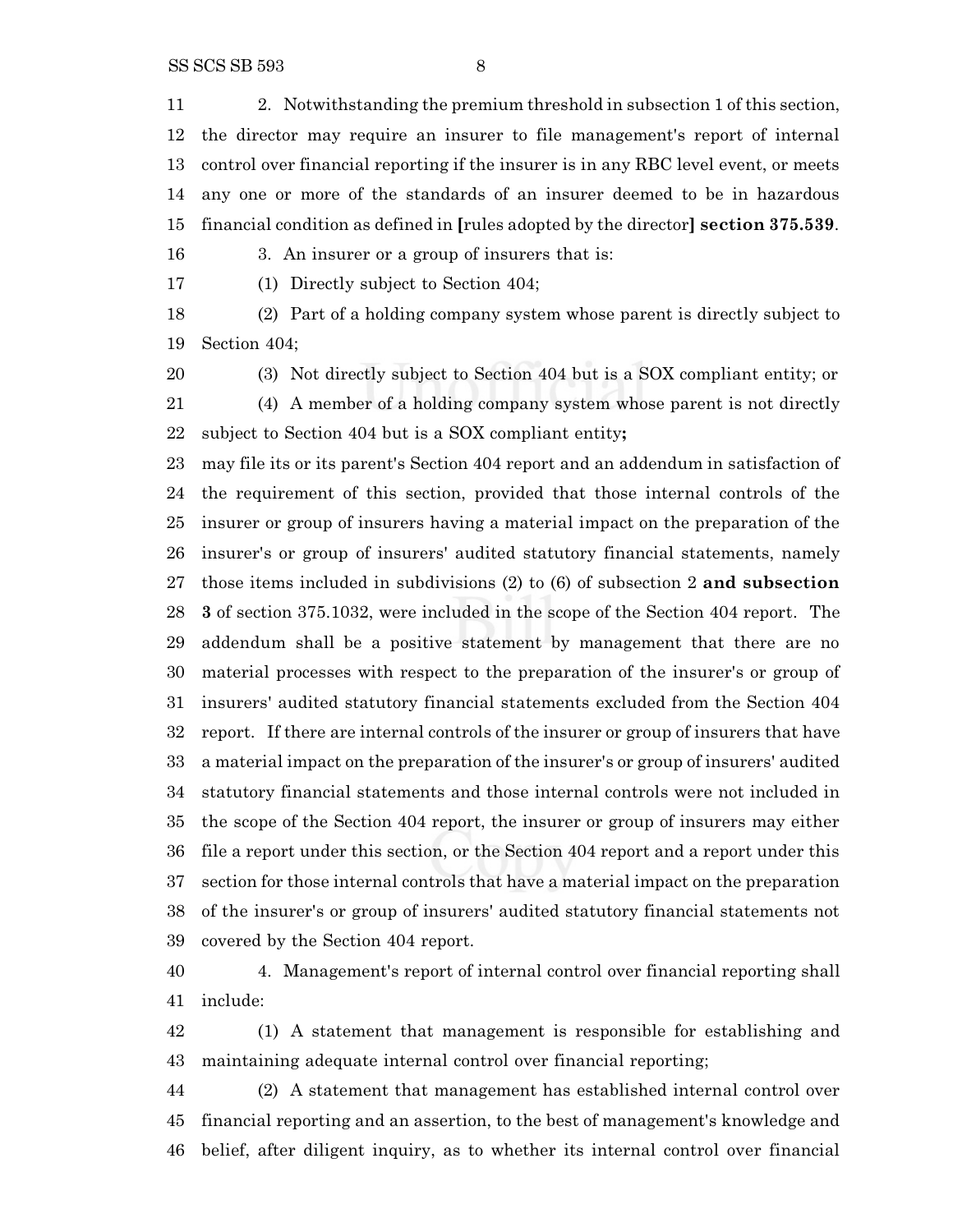reporting is effective to provide reasonable assurance regarding the reliability of financial statements in accordance with statutory accounting principles;

 (3) A statement that briefly describes the approach or processes by which management evaluated the effectiveness of its internal control over financial reporting;

 (4) A statement that briefly describes the scope of work that is included and whether any internal controls were excluded;

 (5) Disclosure of any unremediated material weaknesses in the internal control over financial reporting identified by management as of December thirty-first immediately preceding. Management is not permitted to conclude that the internal control over financial reporting is effective to provide reasonable assurance regarding the reliability of financial statements in accordance with statutory accounting principles if there is one or more unremediated material weaknesses in its internal control over financial reporting;

 (6) A statement regarding the inherent limitations of internal control systems; and

 (7) Signatures of the chief executive officer and the chief financial officer, or the equivalent position or title.

 5. Management shall document and make available upon financial condition examination the basis upon which its assertions required in subsection 4 of this section are made. Management may base its assertions, in part, upon its review, monitoring and testing of internal controls undertaken in the normal course of its activities. Management shall have discretion as to the nature of the internal control framework used, and the nature and extent of documentation, in order to make its assertion in a cost-effective manner and, as such, may include assembly of or reference to existing documentation. Management's report on internal control over financial reporting, required by subsection 1 of this section, and any documentation provided in support thereof during the course of a financial condition examination, shall be kept confidential by the department.

 6. No officer responsible for financial reporting may be a member of the audit committee.

**375.1058. 1. An insurer is exempt from the requirements of this section if:**

 **(1) The insurer has annual direct written and unaffiliated assumed premium, including international direct and assumed premium but excluding premiums reinsured with the Federal Crop**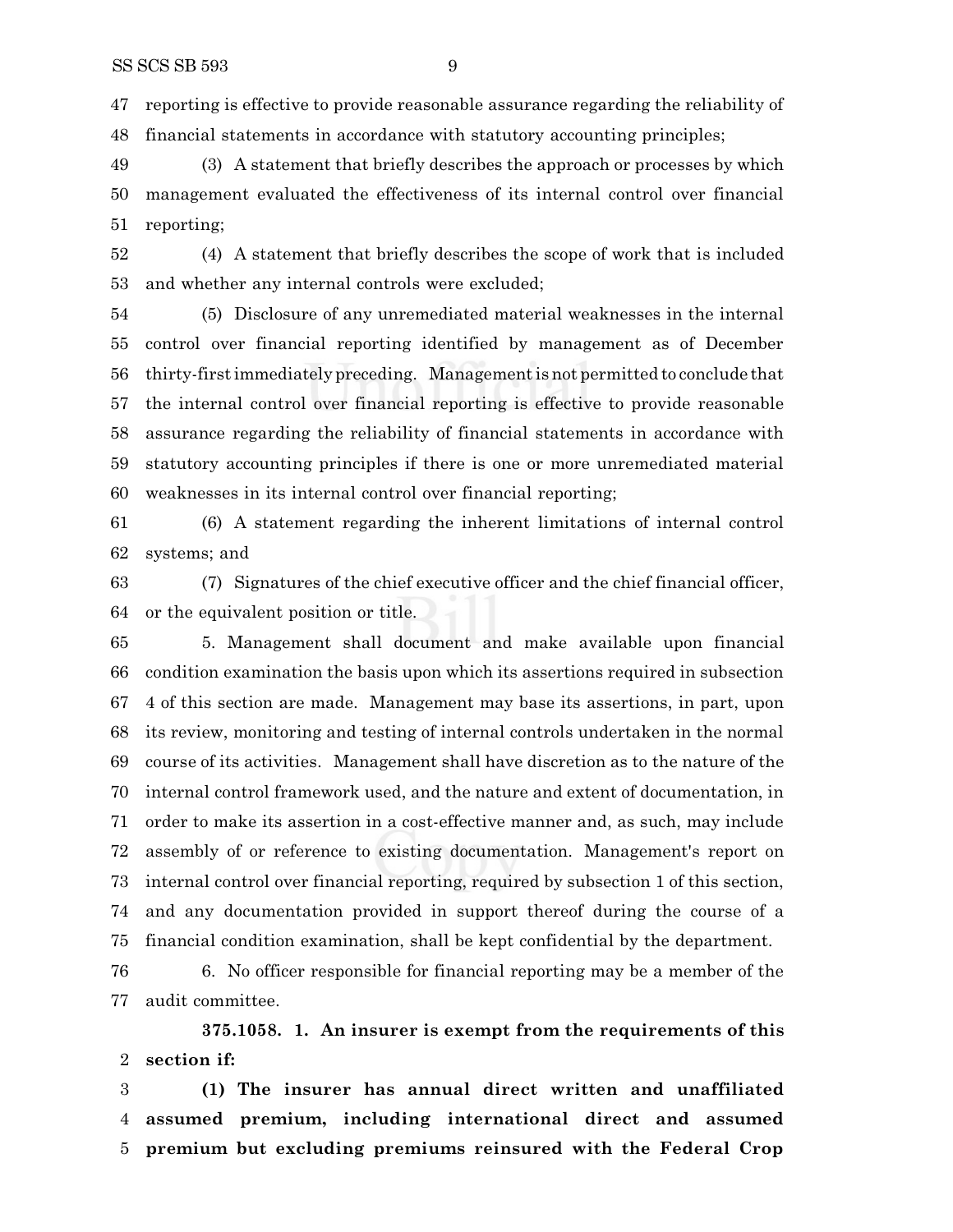**Insurance Corporation and Federal Flood Program, totaling less than**

**five hundred million dollars; and**

 **(2) The insurer is a member of a group of insurers that has annual direct written and unaffiliated assumed premium, including international direct and assumed premium but excluding premiums reinsured with the Federal Crop Insurance Corporation and Federal Flood Program, totaling less than one billion dollars.**

 **2. An insurer or group of insurers shall establish an internal audit function providing independent, objective, and reasonable assurance to the audit committee and insurer management regarding the insurer's governance, risk management, and internal controls. This assurance shall be provided by performing general and specific audits, reviews, and tests and by employing other techniques deemed necessary to protect assets, evaluate control effectiveness and efficiency, and evaluate compliance with policies and regulations.**

 **3. In order to ensure that internal auditors remain objective, the** 22 internal audit function shall be organizationally **independent. Specifically, the internal audit function shall not defer ultimate judgment on audit matters to others and shall appoint an individual to head the internal audit function who will have direct and unrestricted access to the board of directors. Organizational independence does not preclude dual-reporting relationships.**

 **4. The head of the internal audit function shall report to the audit committee regularly, but no less than annually, on the periodic audit plan, factors that may adversely impact the internal audit function's independence or effectiveness, material findings from completed audits, and the appropriateness of corrective actions implemented by management as a result of audit findings.**

 **5. If an insurer is a member of an insurance holding company system or included in a group of insurers, the insurer may satisfy the internal audit function requirements set forth in this section at the ultimate controlling parent level, an intermediate holding company level, or the individual legal entity level.**

**382.600. 1. The purpose of sections 382.600 to 382.640 is to:**

 **(1) Provide the director a summary of an insurer or insurance group's corporate governance structure, policies, and practices to**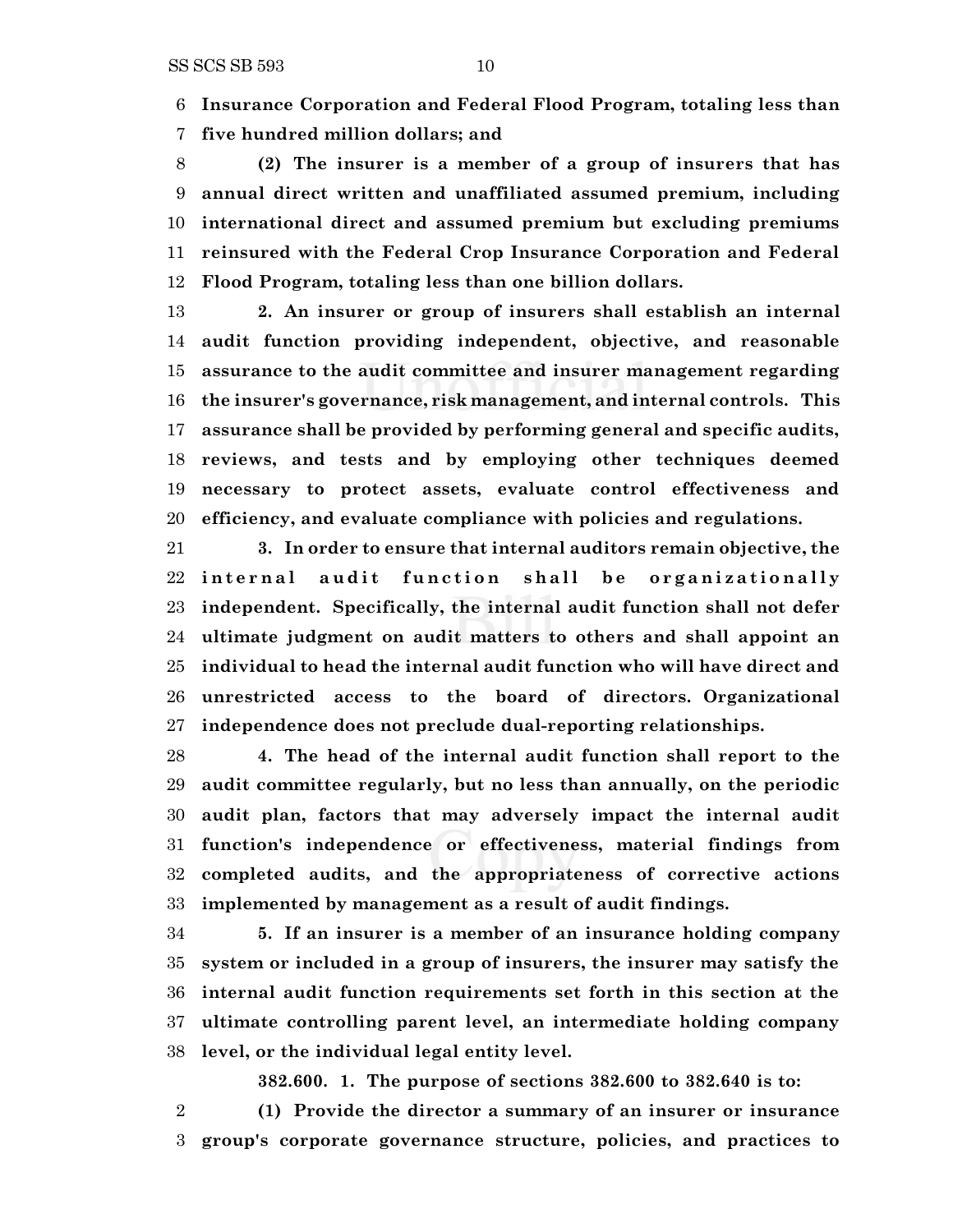**permit the director to gain and maintain an understanding of the insurer or insurance group's corporate governance framework;**

 **(2) Outline the requirements for completing a corporate governance annual disclosure with the director; and**

 **(3) Provide for the confidential treatment of the corporate governance annual disclosure and related information that will contain confidential and sensitive information related to an insurer or insurance group's internal operations and proprietary and trade secret information which if made public could potentially cause the insurer or insurance group competitive harm or disadvantage.**

 **2. Nothing in sections 382.600 to 382.640 shall be construed to prescribe or impose corporate governance standards and internal procedures beyond that which are required under applicable state corporate law. Notwithstanding the foregoing, nothing in sections 382.600 to 382.640 shall be construed to limit the director's authority or the rights or obligations of third parties under chapter 374 relating to the examination of insurers.**

 **3. The requirements of sections 382.600 to 382.640 shall apply to all insurers domiciled in this state.**

**382.605. As used in sections 382.600 to 382.640, the following terms shall mean:**

 **(1) "Corporate governance annual disclosure" or "CGAD", a confidential report filed by the insurer or insurance group made in accordance with the requirements of sections 382.600 to 382.640;**

 **(2) "Director", the director of the department of insurance, financial institutions and professional registration, his or her deputies, or the department of insurance, financial institutions and professional registration, as applicable;**

 **(3) "Insurance group", those insurers and affiliates included within an insurance holding company system as defined in section 382.010;**

 **(4) "Insurer", an insurance company as defined in section 375.012; except that it shall not include agencies, authorities, or instrumentalities of the United States, its possessions and territories, the Commonwealth of Puerto Rico, the District of Columbia, or a state or political subdivision of a state;**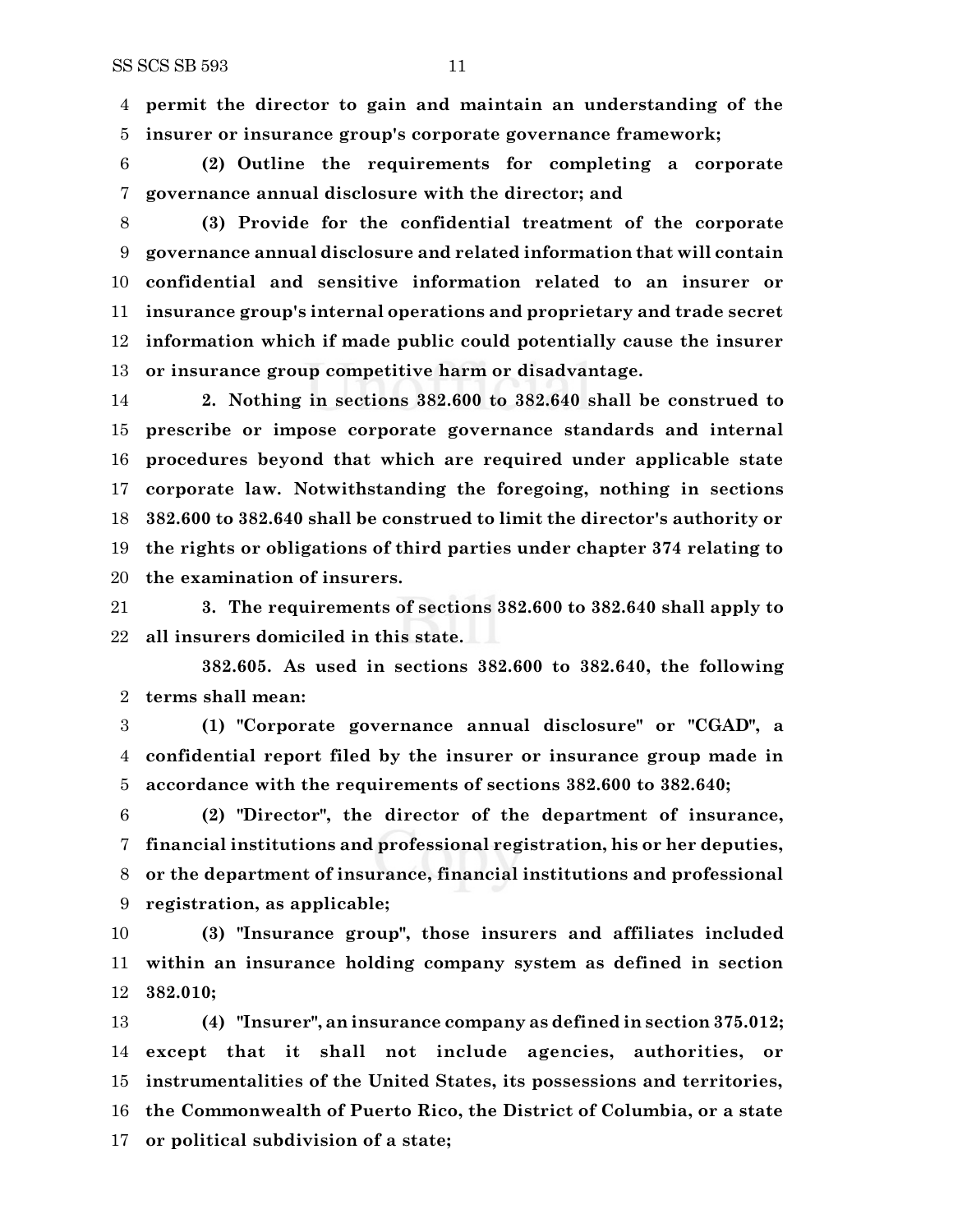**(5) "NAIC", the National Association of Insurance Commissioners; (6) "ORSA summary report", the report filed in accordance with sections 382.500 to 382.550.**

**382.610. 1. An insurer, or the insurance group of which the insurer is a member, shall, before June first of each calendar year, submit to the director a CGAD that contains the information described in subsection 2 of section 382.615. Notwithstanding any request from the director made under subsection 3 of this section, if the insurer is a member of an insurance group, the insurer shall submit the report required by this section to the director or commissioner of the lead state for the insurance group, in accordance with the laws of the lead state, as determined by the procedures outlined in the most recent Financial Analysis Handbook adopted by the NAIC. An insurer that is a member of an insurance group, however, shall not be required to submit the report required by this section to the director until the earlier of the adoption of the National Association of Insurance Commissioners Corporate Governance Annual Disclosure Model Act and National Association of Insurance Commissioners Corporate Governance Annual Disclosure Model Regulations by the lead state of such insurance group, or June 1, 2020.**

 **2. The CGAD shall include a signature of the insurer or insurance group's chief executive officer or corporate secretary, attesting to the best of that individual's belief and knowledge that the insurer has implemented the corporate governance practices and that a copy of the disclosure has been provided to the insurer's board of directors or the appropriate committee thereof.**

 **3. An insurer not required to submit a CGAD under this section shall do so upon the director's request.**

 **4. For purposes of completing the CGAD, the insurer or insurance group may provide information regarding corporate governance at the ultimate controlling person level, an intermediate holding company level, or the individual legal entity level depending upon how the insurer or insurance group has structured its system of corporate governance. The insurer or insurance group is encouraged to make the CGAD disclosures at the level at which the insurer or insurance group's risk appetite is determined; or at which the earnings,**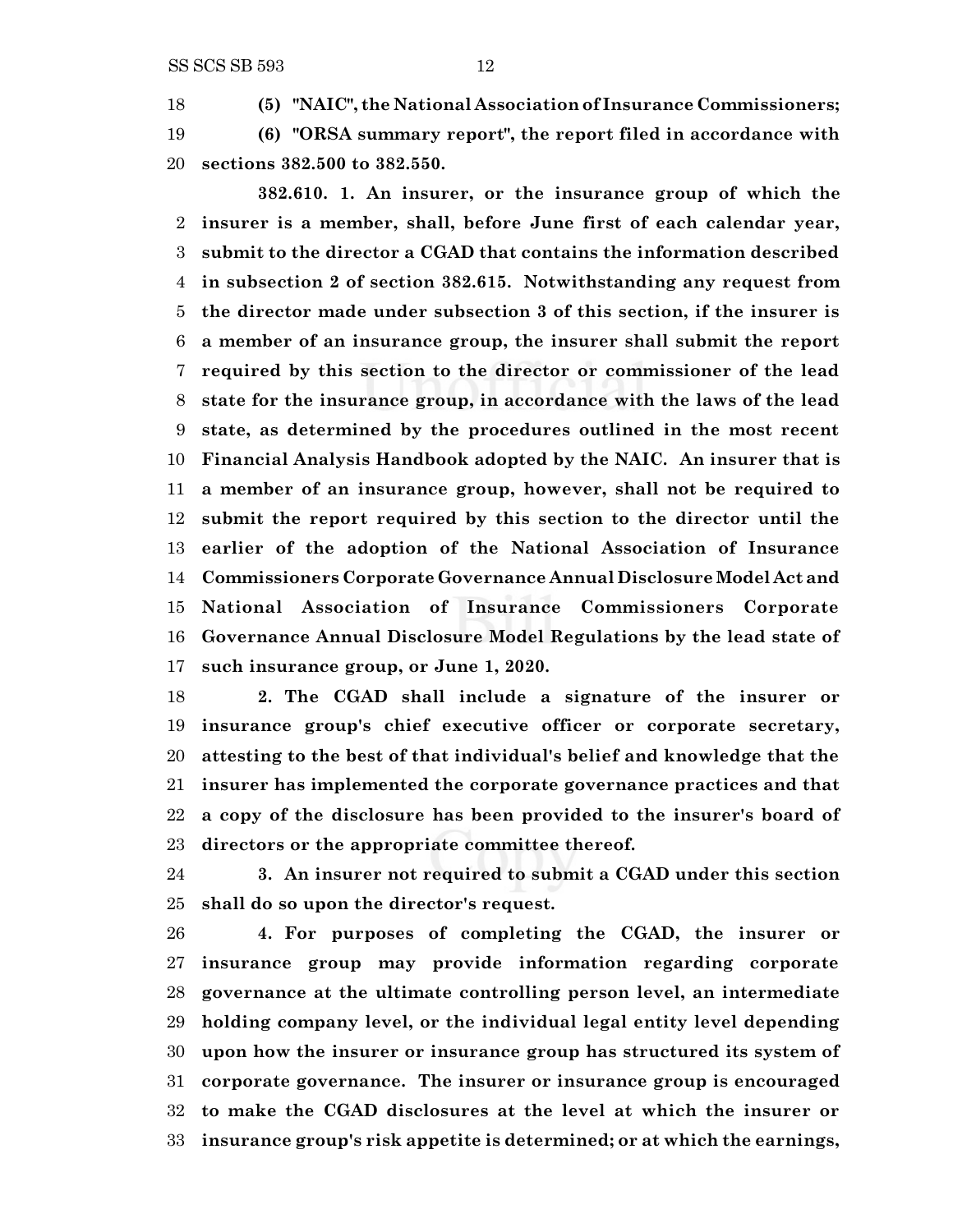**capital, liquidity, operations, and reputation of the insurer are overseen collectively and at which the supervision of those factors is coordinated and exercised; or the level at which legal liability for failure of general corporate governance duties would be placed. If the insurer or insurance group determines the level of reporting based on these criteria, it shall indicate which of the three criteria was used to determine the level of reporting and explain any subsequent changes in level of reporting.**

 **5. The review of the CGAD and any additional requests for information shall be made through the lead state as determined by the procedures within the most recent Financial Analysis Handbook referenced in subsection 1 of this section.**

 **6. Insurers providing information substantially similar to the information required by sections 382.600 to 382.640 in other documents provided to the director, including proxy statements filed in conjunction with annual registration requirements or other state or federal filings provided to the department of insurance, financial institutions and professional registration, shall not be required to duplicate that information in the CGAD but shall only be required to cross-reference the document in which the information is included.**

**382.615. 1. The insurer or insurance group shall have discretion over the responses to the CGAD inquiries, provided that the CGAD shall contain the material information necessary to permit the director to gain an understanding of the insurer or insurance group's corporate governance structure, policies, and practices. The director may request additional information that he or she deems material and necessary to provide the director with a clear understanding of the corporate governance policies and the reporting or information system or controls implementing those policies.**

 **2. Notwithstanding subsection 1 of this section, the CGAD shall be prepared consistent with regulations promulgated by the director. Documentation and supporting information shall be maintained and made available upon examination or upon request of the director.**

**382.620. 1. Documents, materials, or other information,including the CGAD, in the possession or control of the department of insurance,**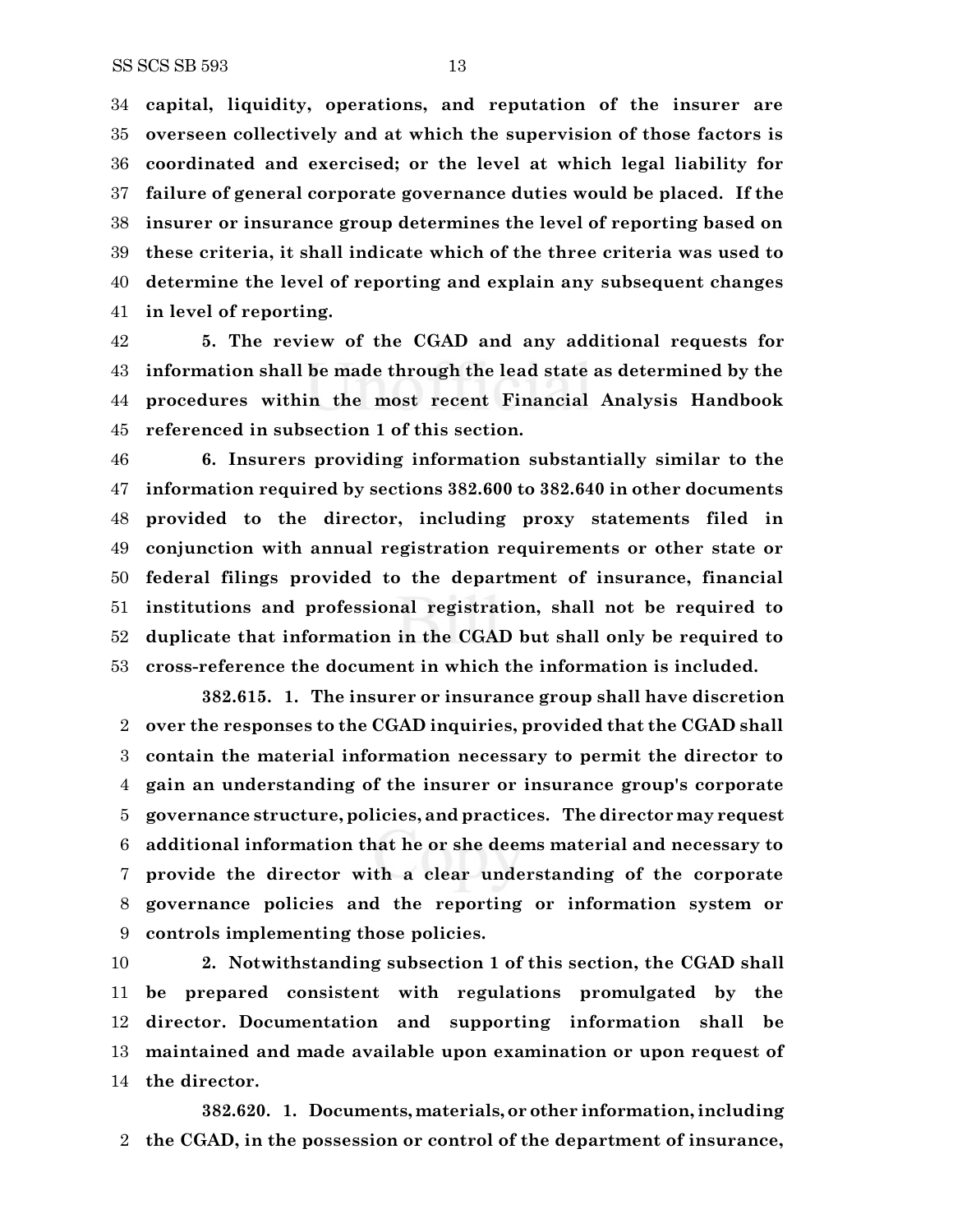SS SCS SB 593 14

 **financial institutions and professional registration that are obtained by, created by, or disclosed to the director or any other person under sections 382.600 to 382.640 are recognized by this state as being proprietary and containing trade secrets. All such documents, material, or other information shall be confidential by law and privileged, shall not be subject to disclosure under chapter 610, shall not be subject to subpoena, and shall not be subject to discovery or admissible in evidence in any private civil action. However, the director is authorized to use the documents, materials, or other information in the furtherance of any regulatory or legal action brought as a part of the director's official duties. The director shall not otherwise make the documents, materials, or other information public without the prior written consent of the insurer. Nothing in this section shall be construed to require written consent of the insurer before the director may share or receive confidential documents, materials, or other CGAD- related information under subsection 3 of this section to assist in the performance of the director's regular duties.**

 **2. Neither the director nor any person who receives documents, materials, or other CGAD-related information through examination or otherwise while acting under the authority of the director or with whom such documents, materials, or other information are shared under sections 382.600 to 382.640 shall be permitted or required to testify in any private civil action concerning any confidential documents, materials, or information subject to subsection 1 of this section.**

 **3. In order to assist in the performance of the director's regulatory duties, the director:**

 **(1) May, upon request, share documents, materials, or other CGAD-related information, including the confidential and privileged documents, materials, or information subject to subsection 1 of this section, including proprietary and trade secret documents and materials, with other state, federal, and international financial regulatory agencies, including members of any supervisory college as described in section 382.225, with the NAIC, and with third-party consultants under section 382.625; provided that, the recipient agrees in writing to maintain the confidentiality and privileged status of the**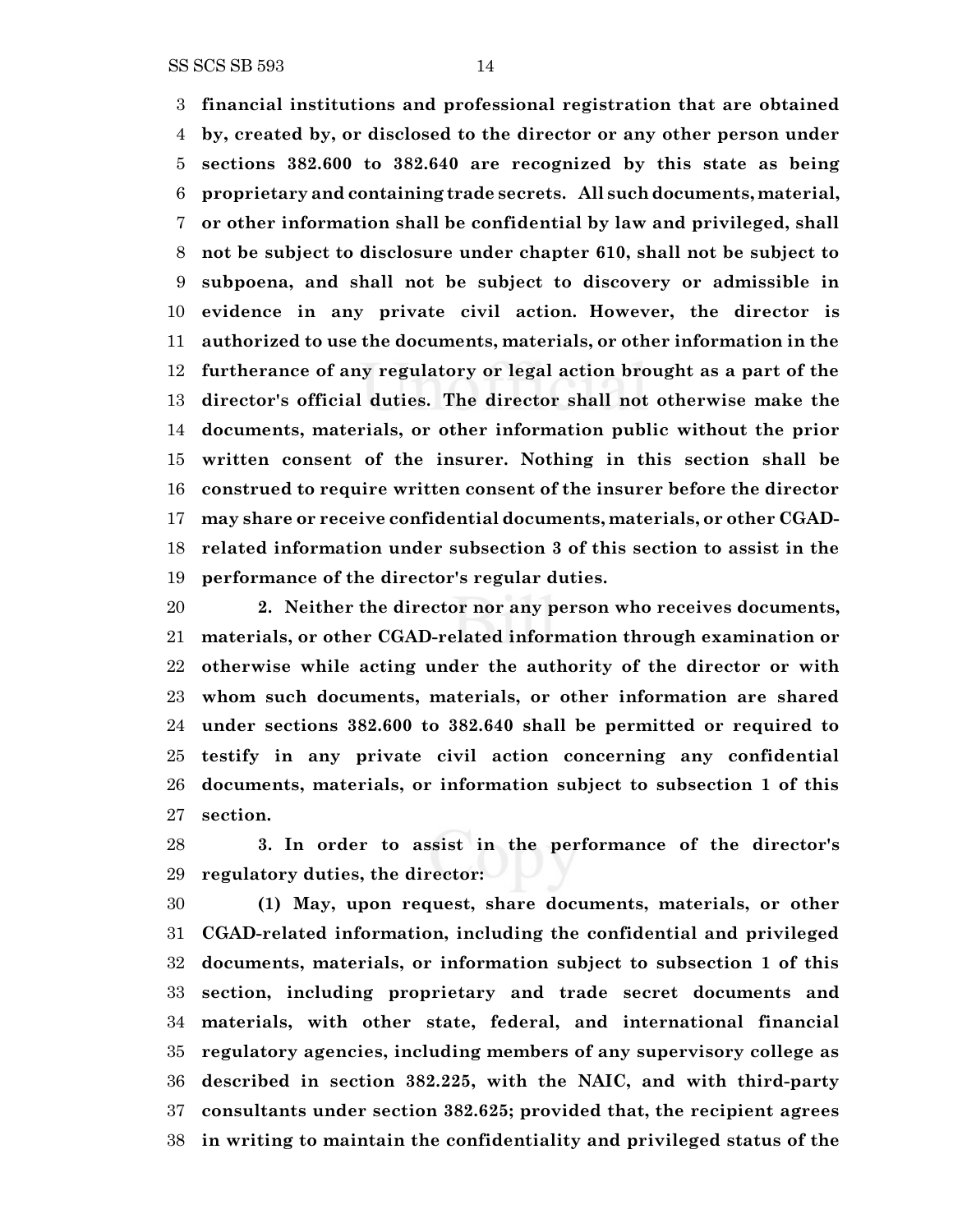**CGAD-related documents, materials, or other information and has verified in writing the legal authority to maintain confidentiality; and**

 **(2) May receive documents, materials, or other CGAD-related information, including otherwise confidential and privileged documents, materials, or information, including proprietary and trade secret information or documents, from regulatory officials of other state, federal, and international financial regulatory agencies, including members of any supervisory college as described in section 382.225, and from the NAIC, and shall maintain as confidential or privileged any documents, materials, or information received with notice or the understanding that it is confidential or privileged under the laws of the jurisdiction that is the source of the documents, material, or information.**

 **4. The sharing of information and documents by the director under sections 382.600 to 382.640 shall not constitute a delegation of regulatory authority or rulemaking, and the director is solely responsible for the administration, execution, and enforcement of the provisions of sections 382.600 to 382.640.**

 **5. No waiver of any applicable privilege or claim of confidentiality in the documents, proprietary and trade secret materials, or other CGAD-related information shall occur as a result of disclosure of such CGAD-related information or documents to the director under this section or as a result of sharing as authorized under sections 382.600 to 382.640.**

**382.625. 1. The director may retain, at the insurer's expense, third-party consultants, including attorneys, actuaries, accountants, and other experts not otherwise a part of the director's staff, as may be reasonably necessary to assist the director in reviewing the CGAD and related information or the insurer's compliance with sections 382.600 to 382.640.**

 **2. Any persons retained under subsection 1 of this section shall be under the direction and control of the director and shall act in a purely advisory capacity.**

 **3. The NAIC and third-party consultants shall be subject to the same confidentiality standards and requirements as the director.**

**4. As part of the retention process, a third-party consultant shall**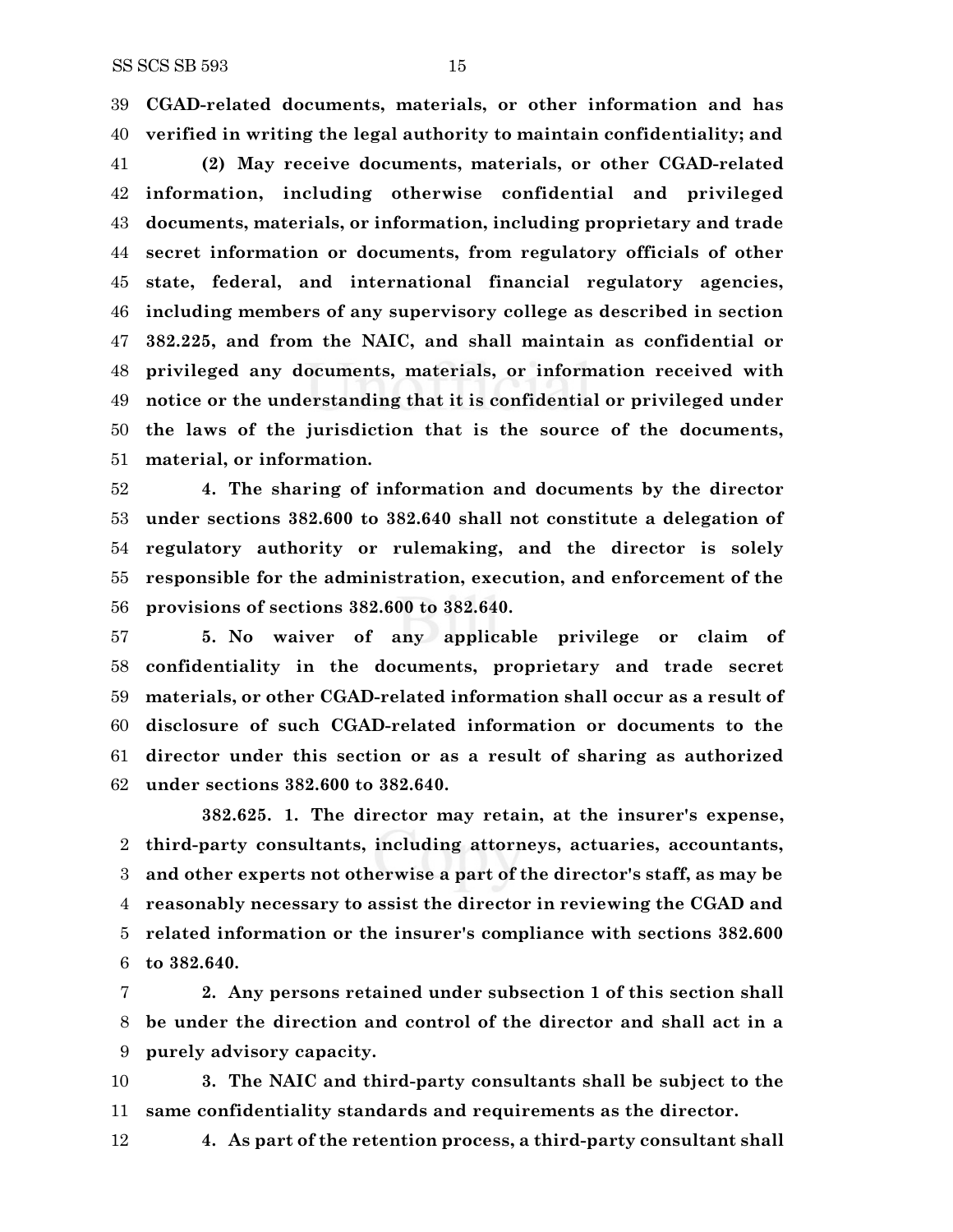**verify to the director, with notice to the insurer, that it is free of a conflict of interest and that it has internal procedures in place to monitor compliance with a conflict and to comply with the confidentiality standards and requirements of sections 382.600 to 382.640.**

 **5. A written agreement with the NAIC or a third-party consultant governing sharing and use of information provided under sections 382.600 to 382.640 shall contain the following provisions and expressly require the written consent of the insurer prior to making public information provided under sections 382.600 to 382.640:**

 **(1) Specific procedures and protocols for maintaining the confidentiality and security of CGAD-related information shared with the NAIC or a third-party consultant under sections 382.600 to 382.640;**

 **(2) Procedures and protocols for sharing by the NAIC only with other state regulators from states in which the insurance group has domiciled insurers. The agreement shall provide that the recipient agrees in writing to maintain the confidentiality and privileged status of the CGAD-related documents, materials, or other information and has verified in writing the legal authority to maintain confidentiality; (3) A provision specifying that ownership of the CGAD-related information shared with the NAIC or a third-party consultant remains with the department of insurance, financial institutions and professional registration, and the NAIC's or third-party consultant's use of the information is subject to the direction of the director;**

 **(4) A provision that prohibits the NAIC or a third-party consultant from storing the information shared under sections 382.600 to 382.640 in a permanent database after the underlying analysis is completed;**

 **(5) A provision requiring the NAIC or a third-party consultant to provide prompt notice to the director and to the insurer or insurance group regarding any subpoena, request for disclosure, or request for production of the insurer's CGAD-related information; and**

 **(6) A provision requiring the NAIC or a third-party consultant to consent to intervention by an insurer in any judicial or administrative action in which the NAIC or a third-party consultant may be required to disclose confidential information about the insurer shared with the**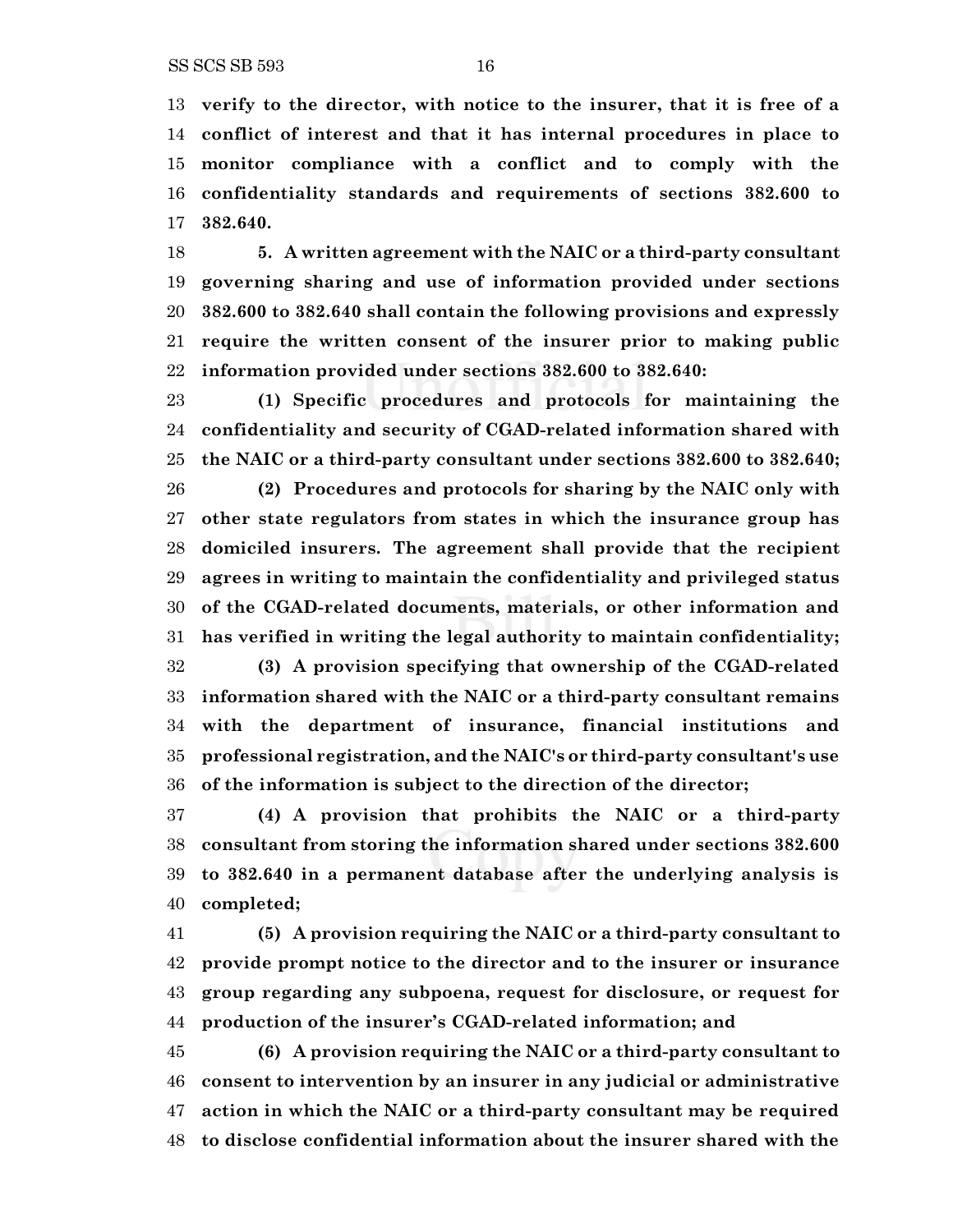**NAIC or a third-party consultant under sections 382.600 to 382.640.**

**382.630. 1. Any insurer failing without just cause to timely file a CGAD as required under sections 382.600 to 382.640 commits a level two violation under section 374.049 for each day's delay; provided that, the total maximum fine under this section is five thousand dollars. The director may reduce the penalty if the insurer demonstrates to the director that the imposition of the penalty would constitute a financial hardship to the insurer.**

 **2. The director may enforce the provisions of sections 382.600 to 382.640 under sections 374.046 to 374.049.**

**382.635. The director may, upon notice and opportunity for all interested persons to be heard, issue such rules, regulations, and orders as shall be necessary to carry out the provisions of sections 382.600 to 382.640. Any rule or portion of a rule, as that term is defined in section 536.010 that is created under the authority delegated in this section shall become effective only if it complies with and is subject to all of the provisions of chapter 536, and, if applicable, section 536.028. This section and chapter 536 are nonseverable and if any of the powers vested with the general assembly pursuant to chapter 536, to review, to delay the effective date, or to disapprove and annul a rule are subsequently held unconstitutional, then the grant of rulemaking authority and any rule proposed or adopted after August 28, 2018, shall be invalid and void.**

**382.640. If any provision of sections 382.600 to 382.640 or the application thereof to any person or circumstance is held invalid under the Constitution of the United States or the Constitution of the state of Missouri, such determination shall not affect the provisions or applications of sections 382.600 to 382.640, which may be given effect without the invalid provision or application, and to that end the provisions of sections 382.600 to 382.640, with the exception of section 382.620, are severable.**

**[**382.278. The provisions of subdivisions (13) and (14) of subsection 1 of section 382.050, subdivision (5) of subsection 1 of section 382.110, and sections 382.175 and 382.220 shall not apply to an insurance holding company or its affiliates if the insurance company affiliates of such insurance holding company had total